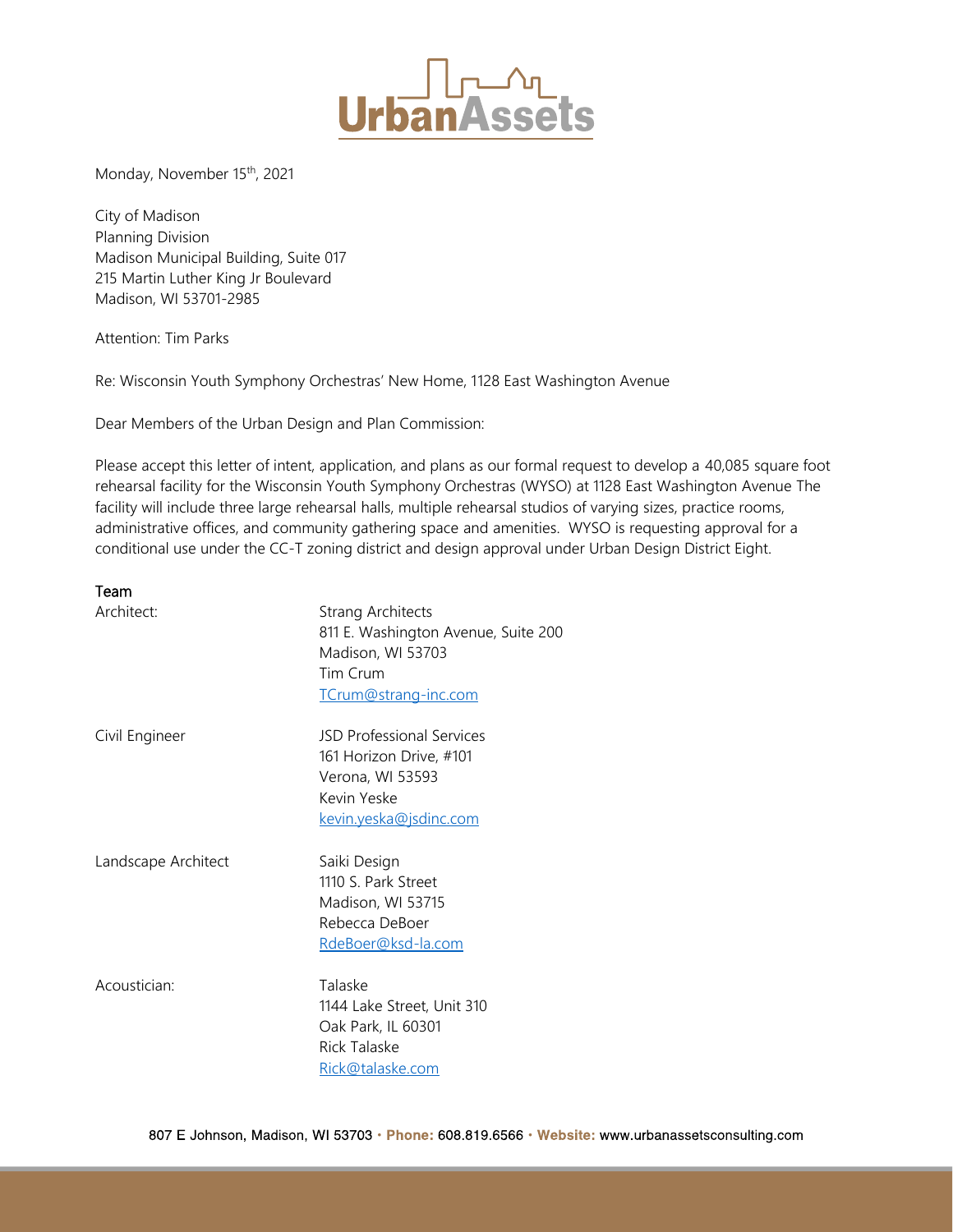Development Consultant: Urban Assets

807 E. Johnson Street Madison WI, 53703 Melissa Huggins [Melissa@urbanassetsconsulting.com](mailto:Melissa@urbanassetsconsulting.com)

# Existing Conditions

The project site was the home of famed Avenue Bar, more recently renamed The Avenue Club and now permanently closed. The completely paved site abuts Curtis Court to the north, a narrow street that runs between Few and Ingersoll streets. Approximately 30 older homes, some single family and some divided into apartments, line the north side of Curtis Court. A Jiffy Lube is located to the west of the site and an Avis/Budget Rental facility is located to the east. WYSO has also purchased an existing parking at 1138 East Washington, which previously served as overflow parking for The Avenue Club. 1138 East Washington is not part of this application.

# Staff and Neighborhood Input

The development team met with city planning, zoning, and engineering staff multiple times over the last five months in order to obtain their input and guidance into the planning and design process. WYSO held three neighborhood meetings and met on site with Curtis Court neighbors in order to discuss plans for the trees and neighborhood bench located on the property. The project was endorsed by the TLNA Council at its November 11<sup>th</sup> meeting.

### Project Overview

From its original program of 83 students in 1966, WYSO now provides transformational musical experiences and opportunities to over 450 students and their families each year through three full orchestras, two string orchestras, the WYSO Music Makers program for beginning musicians, and a variety of chamber music ensembles. For most of its 50 plus years, WYSO benefited from its relationship with the UW-Madison School of Music (now the Mead Witter School of Music). The School of Music helped sustain and grow WYSO by providing rehearsal and performance space, office and library space in the Humanities Building as well as use of some instruments. In 2019, due to a shift in policy regarding the use of the Humanities Building by nonuniversity groups, WYSO elected to become fully independent from UW and the need for a permanent home became pressing.

The goal of the new facility is to provide welcoming, high-quality rehearsal space for WYSO's five full orchestras, chamber orchestras, multiple ensembles (brass, percussion, harp), and the growing Music Makers program which provides lessons and instruments to underserved children. The building includes:

- Three large rehearsal halls for full orchestras, one of which can accommodate 150 audience members for occasional performances
- Eight studios of varying sizes
- Nine practice rooms of varying sizes
- Music library
- Community gathering space
- Recording control room
- Instrument repair workroom
- Instrument storage
- Administrative offices
- Breakroom/kitchen/vending areas

In addition to serving WYSO's programs, the facility will be available for other community arts and educational organizations for rehearsals, classes, lessons, and occasional performances.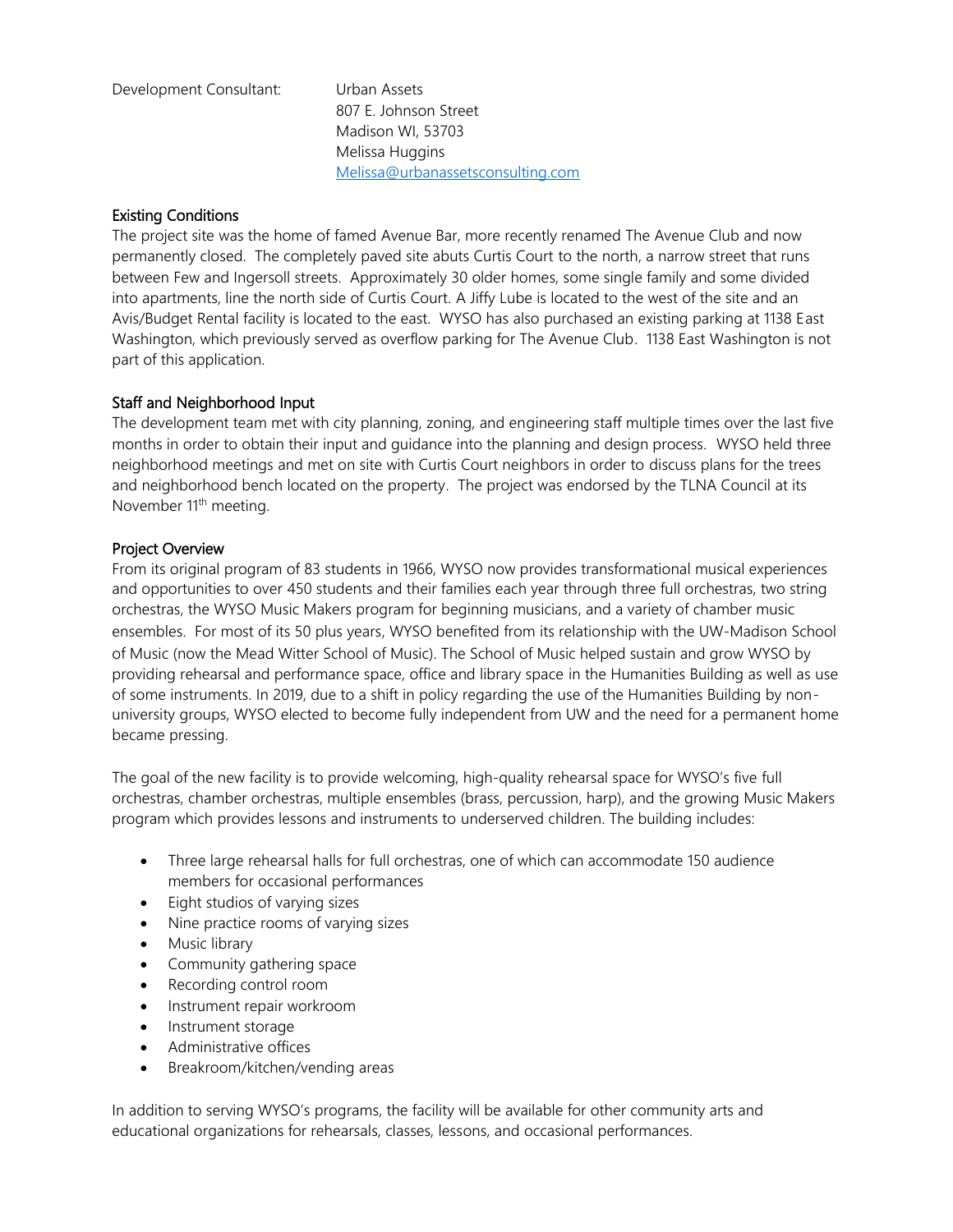# Relevant City of Madison Planning Documents

According to the 2018 comprehensive plan, *Imagine Madison*, the proposed land use for the site is Neighborhood Mixed Use (NMU). NMU areas include residential, commercial (retail and restaurant), institutional, and civic uses. NMU areas are integrated into walkable neighborhoods with proximity to transit. Buildings should be oriented to the street and close to the sidewalks with building heights of two to four stories.

The 2008 *Capitol Gateway Corridor Plan* (amended in 2016 & 2020) recommends development in this area be compatible with residential development on Curtis Court and that building heights be limited to three stories. This requirement is carried into Urban Design District Eight, which further defines the site, massing, architecture, and landscape requirements.

# Zoning

The project site is located in the Commercial Corridor – Transitional (CC-T) zoning district as well as in Urban Design District 8.

Compatibility with Urban Design District Eight

The development of located in Block 5b of UDD 8 and meets the following requirements:

- Maximum building height of three stories or 39 feet
- East Washington and Curtis Court are considered front yards with a 15-foot setback requirement. The East Washington set back is 16.9 feet and the Curtis Court setback is 17.4 feet
- Side yard setbacks are 6 feet in order to accommodate the window openings on future abutting buildings
- Glazing is set back 6 feet on the east and west façades and solid building elements (columns and roof overhangs) fall within the 6-foot zone.
- 16.9-foot terrace is provided between the 6-foot sidewalk and the building increasing the setback/sidewalk/terrace total width to 30.3 feet.
- East Washington is the front façade and includes over 60 percent glazing providing an engaging view into the building and enhancing the pedestrian experience.
- Two main entrances are located at the west and east corners, respectively. The west entrance is located under the drop off area and is situated at the southwest corner of the building in order to be clearly visible from East Washington.
- Mechanical equipment located on the roof is screened from view.
- Trash is located inside the building.

### Stormwater Management

The proposed development is considered a redevelopment site and shall meet the applicable standards as follows:

- Reduce peak runoff rates from the site by 15% compared to existing conditions during 10-year design storm
- Reduce runoff volumes form the site by 5% comparted to existing conditions during a 10-year design storm
- The required rate and volume reductions shall be completed, using green infrastructure, that captures at least the first ½" of rainfall over the total site impervious area. If additional storm water controls are necessary beyond the first ½ inch of rainfall, either green or non-green infrastructure may be used.

To meet the above standards, it is proposed that a green roof system supplemented by a below grade detention chamber will be utilized to meet storm water standards. These systems will pair well with the urban